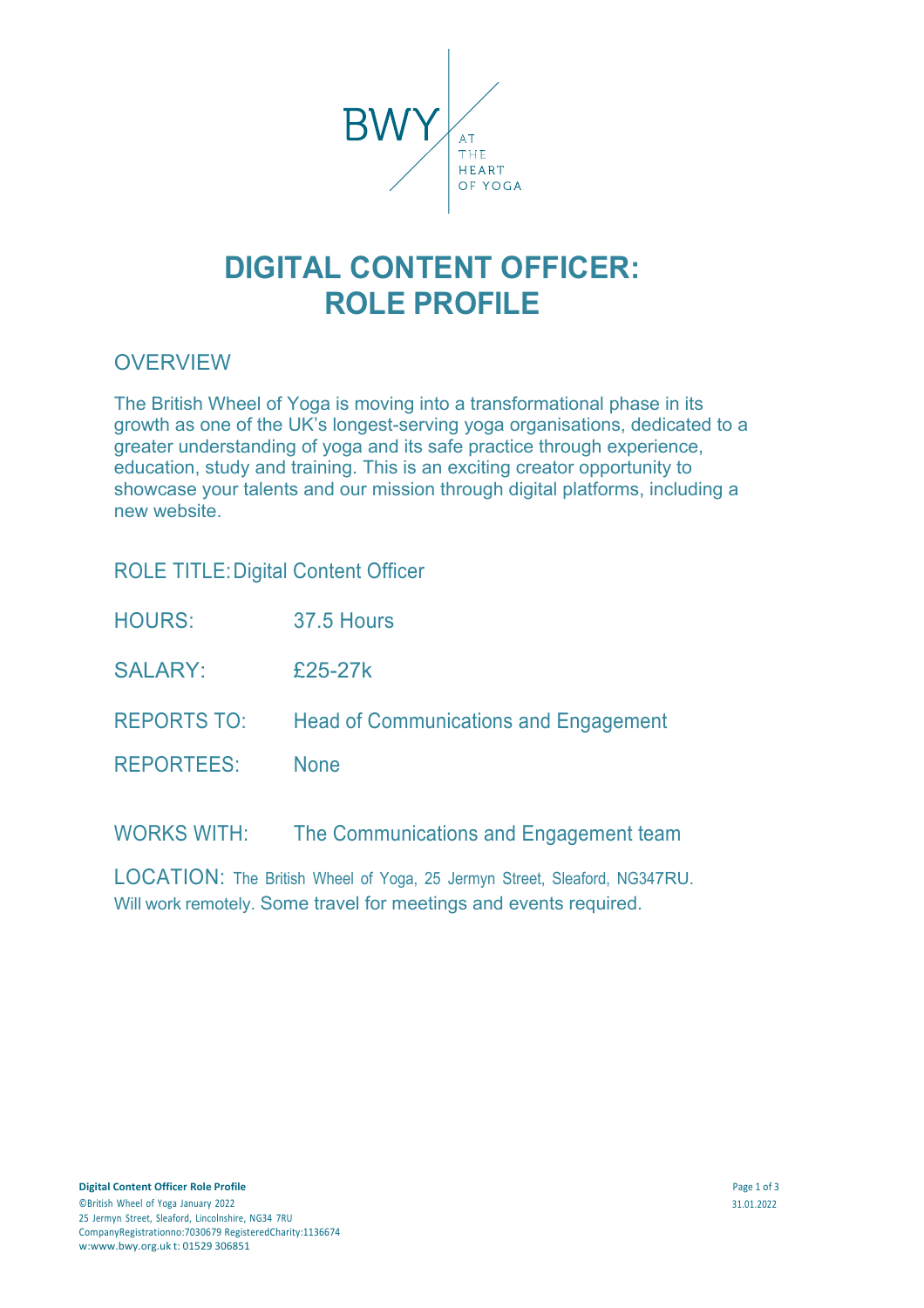### MAIN DUTIES:

Working with the Communications and Engagement team, the postholder will be responsible for a range of activities.

Deliver high-quality digital content for multiple channels:

- Work with colleagues and partners to produce and edit engaging content for digital platforms including websites, blogs, social media, newsletters, and more.
- Write compelling text that will reach diverse audiences.
- Implement social media campaigns, using content management platforms and tools such as Later.
- Identify engaging stories and input into creative planning
- Evaluate content, produce reports, make recommendations and input into strategic plans

Create and maintain digital presence:

- Work closely with colleagues to ensure that our website and other digital channels are up to date; reflect our brand identity; ensure consistency of messaging; reflect industry best practice from a user perspective; and meet accessibility guidelines.
- Monitor the online environment for brand and risk management purposes.
- Work with colleagues across teams to ensure a consistent digital presence for the entire organisation.
- Grow and manage our online community.

Collaborative working:

- Build strong relationships with colleagues, our volunteers, influencers and external stakeholders.
- Represent the BWY at meetings both internally and externally.
- Undertake professional development and training.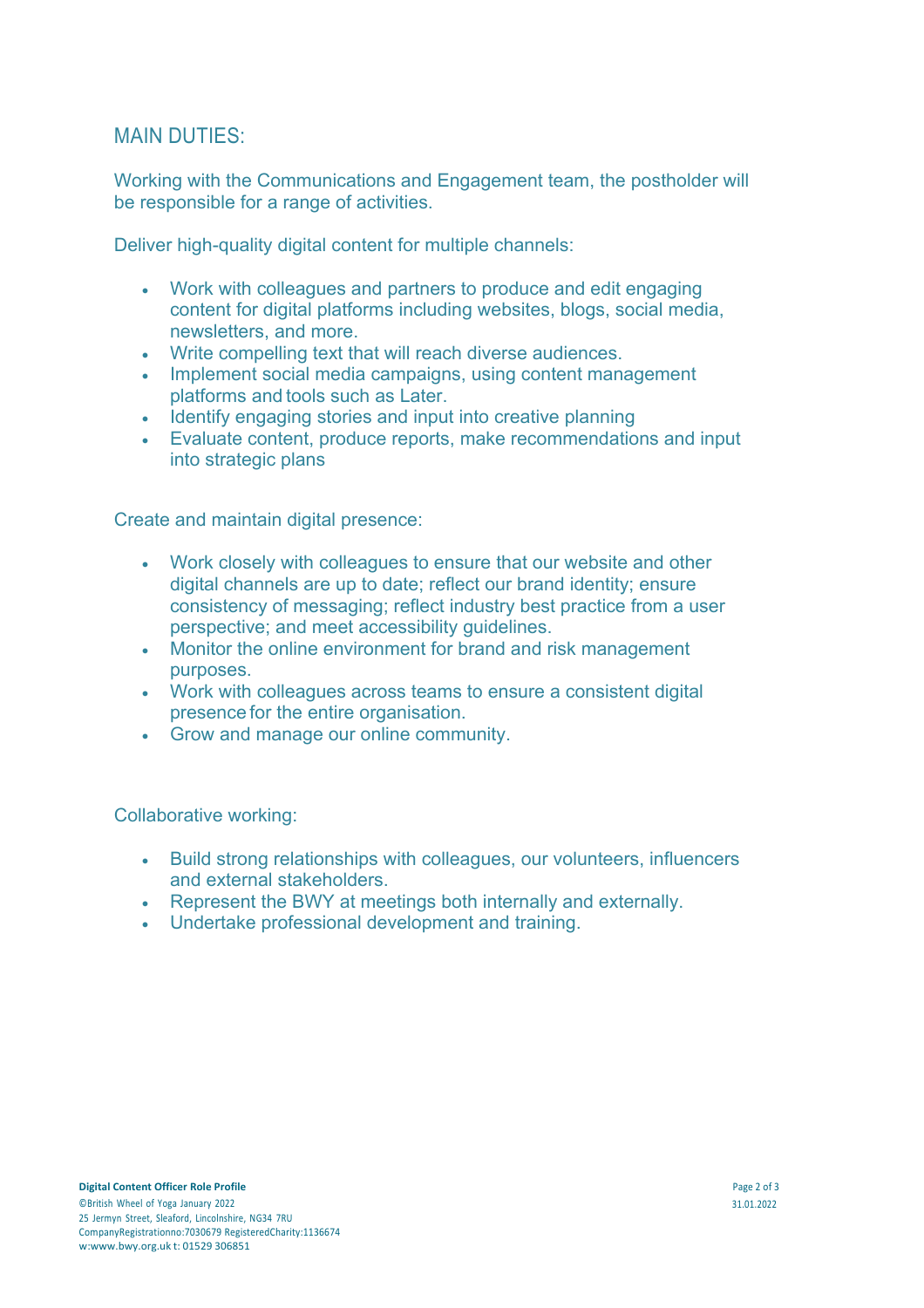## ESSENTIAL QUALIFICATIONS, EXPERIENCE AND QUALITIES FOR THIS ROLE:

### **Experience**

- Proven capability of developing and producing high-quality content including video, photo, audio, written text
- Experience using leading editing packages such as Adobe Photoshop, Premiere Pro and/or iMovie etc
- Proven skills in website management and a strong understanding of the principles of web design and layout including administration of content management systems
- Understanding of web best practice and standards, including usability, accessibility and search engine optimisation.
- Effective planning skills, problem-solving, and prioritisation
- Experience evaluating digital content.

#### Qualities and Skills

- A creative mind with the confidence to input into content planning, strategies and creativity
- Ability to use digital technologies to increase engagement with different audiences
- In-depth knowledge of social media platforms and ability to spot and capitalise on emerging trends, channels and developments in the digital space
- An awareness of copyright, rights management principals and creative commons
- Ability to manage and prioritise workload including meeting deadlines
- Ability to work under own initiative as well as having excellent teamwork skills, with a positive problem-solving attitude
- Able to 'see the bigger picture' and an understanding of how external influences can impact on our work
- Awareness of different cultures and heritage
- A willingness to work outside normal hours on occasion, where necessary
- Able to travel for work when required.